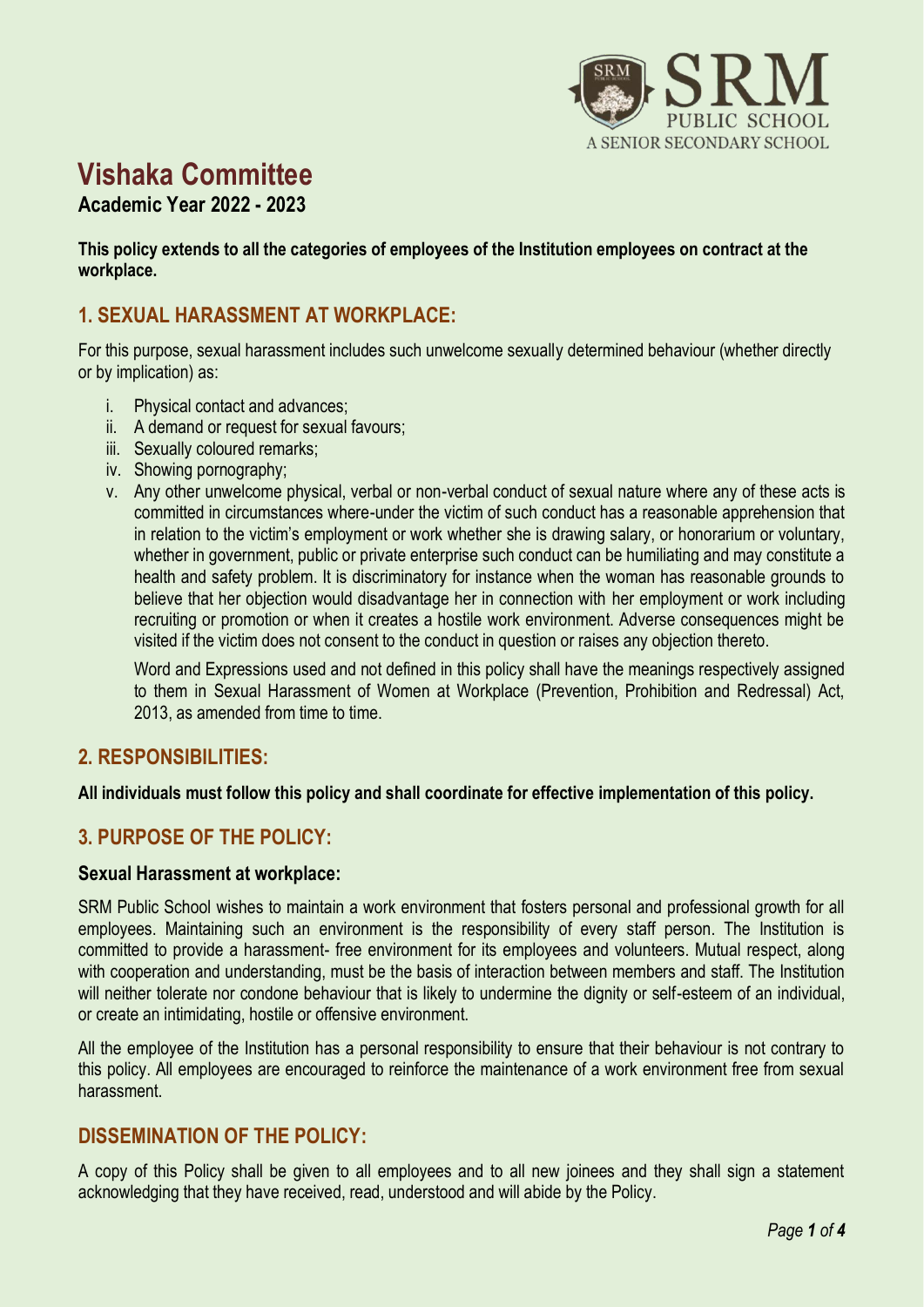# **4. COMPOSITION OF THE INTERNAL COMPLAINT COMMITTEE:**

**The Committee shall consist of the following members:**

## **MEMBERS:**

| <b>S.NO.</b>   | <b>NAME</b>                 | <b>POSITION</b>  |
|----------------|-----------------------------|------------------|
| 1              | <b>MS.BHUVANESHWARIS</b>    | <b>CHAIRMAN</b>  |
| $\overline{2}$ | DR.K.R.MAALATHI             | <b>SECRETARY</b> |
| 3              | MS. VIJAYALAKSHMI NAGARAJAN | <b>MEMBER</b>    |
| 4              | <b>MS.GEETHA SRINIVASAN</b> | <b>MEMBER</b>    |
| 5              | <b>MS. SASWATI DAS</b>      | <b>MEMBER</b>    |
| 6              | <b>MR. RAJ KUMAR</b>        | <b>MEMBER</b>    |
| 7              | <b>MS. AISHWARYA</b>        | <b>MEMBER</b>    |

## **5. ROLE OF INTERNAL COMMITTEE:**

- a) The Committee shall decide whether the facts contained in the complaint make out a case of "sexual harassment" in light of the definition contained in the Policy.
- b) The Committee shall look into the truth of the allegations contained in the complaint.
- c) The Committee shall look into the truth of any allegation of retaliation against / victimization of the complainant or any other person assisting her as a result of such complaint having been made or such assistance having been offered.
- d) The Committee shall recommend the penalties / action to be taken against any person found guilty of having sexually harassed the complainant, up to and including termination, to the Management.
- e) The Committee shall recommend the penalties / action to be taken against any person found guilty of having retaliated against / victimized the complainant or any other person assisting her as a result of such complaint having been made or such assistance having been offer.
- f) The Committee shall recommend appropriate psychological, emotional and physical support (counselling, security and other assistance) for the victim to the Management.
- g) The Committee shall monitor the follow-up action to be taken by the Management on receipt of the Report of the Committee.

# **6. OBJECTIVE OF COMMITTEE:**

#### **The objectives of the Committee are:**

Prevent discrimination and sexual harassment against women, by promoting gender amity among students and employees;

Make recommendations to the Management for changes/elaborations in the Rules for students in the Prospectus and the Bye-Laws, to make them gender just and to lay down procedures for the prohibition, resolution, settlement and prosecution of acts of discrimination and sexual harassment against women.

Deal with cases of discrimination and sexual harassment against women, in a time bound manner, aiming at ensuring support services to the victimized and termination of the harassment;

## **DOCUMENTATION:**

The committee shall keep complete and accurate documentation of the complaint, its investigations and the resolution thereof. The incident would be documented in both the complainant's and the accused files with the full report of the Complaints Committee.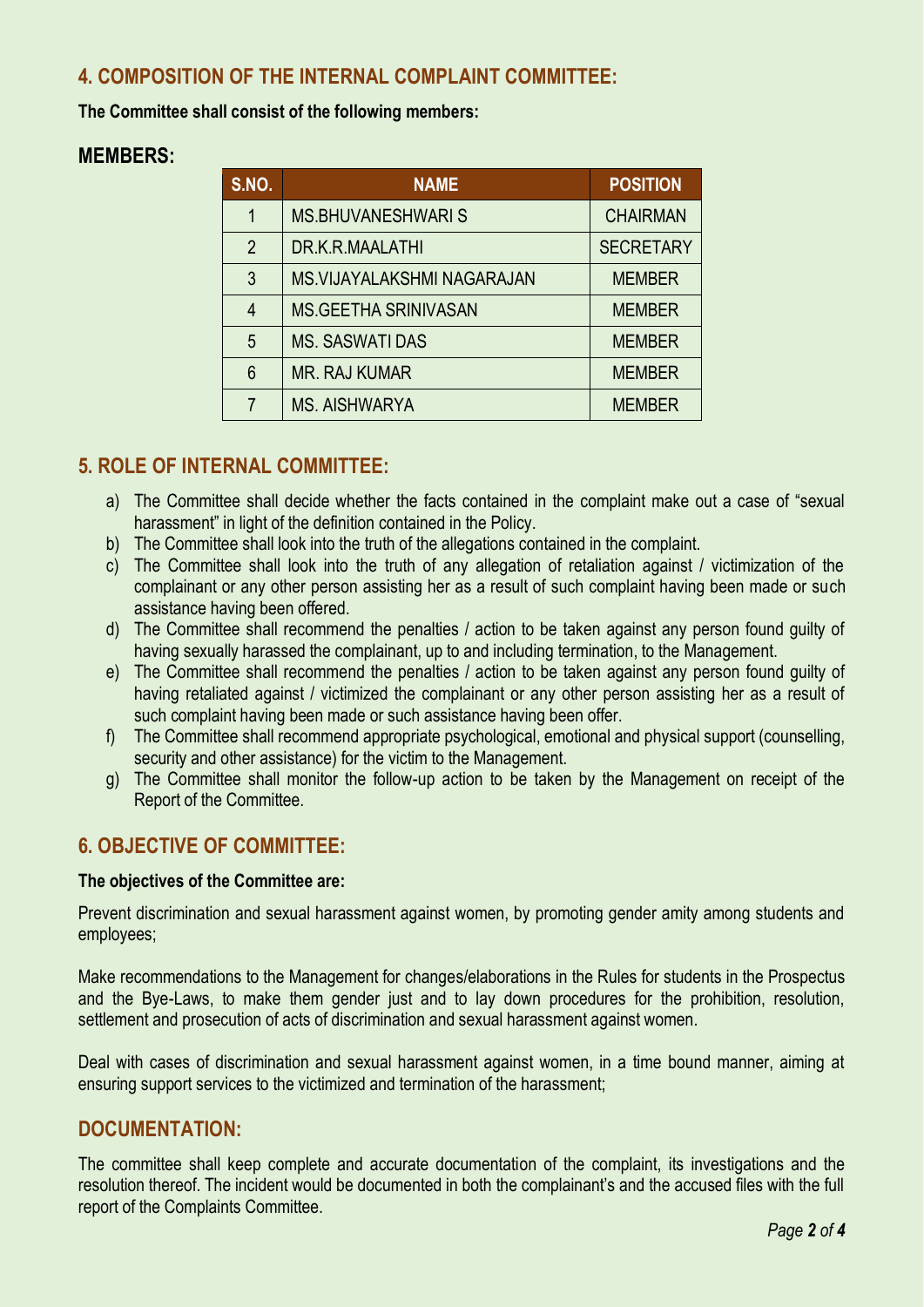# **7. PROCEDURE FOR APPROACHING COMMITTEE:**

The Committee deals with issues relating to sexual harassment at the SRM Public School. It is applicable to all Employees. A complaint of discrimination or sexual harassment may be lodged by the victim or a third party. A written complaint may be addressed to the Chairman of the Committee. If the complaint is made to any of the Committee members, they may forward it to the Chairman of the Committee against Sexual Harassment.

Here it should be noted that according to the Supreme Court guideline Sexual harassment can be defined as "unwelcome" sexually determined behaviour (whether directly or by implication) as:

- Physical contact and advances;
- Demand or request for sexual favours;
- Sexually coloured remarks;
- Showing pornography; and
- Other unwelcome physical, verbal or non-verbal conduct of a sexual nature. (Vishaka judgment by Supreme Court)

## **8. REDRESSAL OF COMPLAINTS:**

The Institute is committed to providing a supportive environment to resolve concern sexual harassment as under:

- a) When an incident of sexual harassment occurs, the victim of such conduct can communicate their disapproval and objections immediately to the harasser and request the harasser to behave decently.
- b) If the harassment does not stop or if victim is not comfortable with addressing the harasser directly, the victim can bring their concern to the attention of the Committee for redressal of their grievance
- c) In the event, the complaint does not fall under the purview of Sexual Harassment or the complaint does not mean an offence of Sexual Harassment, the same would be dropped after recording the reasons thereof.
- d) In case the complaint is found to be false, the Complainant shall, if deemed fit, be liable for appropriate disciplinary action by the Committee.
- e) The management shall provide all necessary assistance for the purpose of ensuring full, effective and speedy implementation of this policy.
- f) Where sexual harassment occurs as a result of an act or omission by any third party or outsider, the Committee shall take all steps necessary and reasonable to assist the affected person in terms of support and preventive ac

## **DISCIPLINARY ACTION:**

Where any misconduct is found by the Committee, appropriate disciplinary action shall be taken against the accused. Disciplinary action may include transfer, withholding promotion, suspension or even dismissal or any other action as may deem fit by the Committee. This action shall be in addition to any legal recourse sought by the Complainant.

## **CONFIDENTIALITY:**

All information received shall be kept confidential. Any person (including witnesses) who breaches confidentiality shall be subject to disciplinary action.

## **PROTECTION AGAINST RETALIATION:**

Regardless of the outcome of the complaint made in good faith, the employee lodging the complaint and any person providing information or any witness, will be protected from any form of retaliation. While dealing with complaints of sexual harassment, the committee shall ensure that the Complainant or the witness are not victimized or discriminated by the accused. Any unwarranted pressures, retaliatory or any other type of unethical behaviour from the accused against the complainant while the investigation is in progress should be reported by the complainant to the complaints committee as soon as possible. Disciplinary action will be taken by the Complaints Committee against any such complaints which are found genuine.